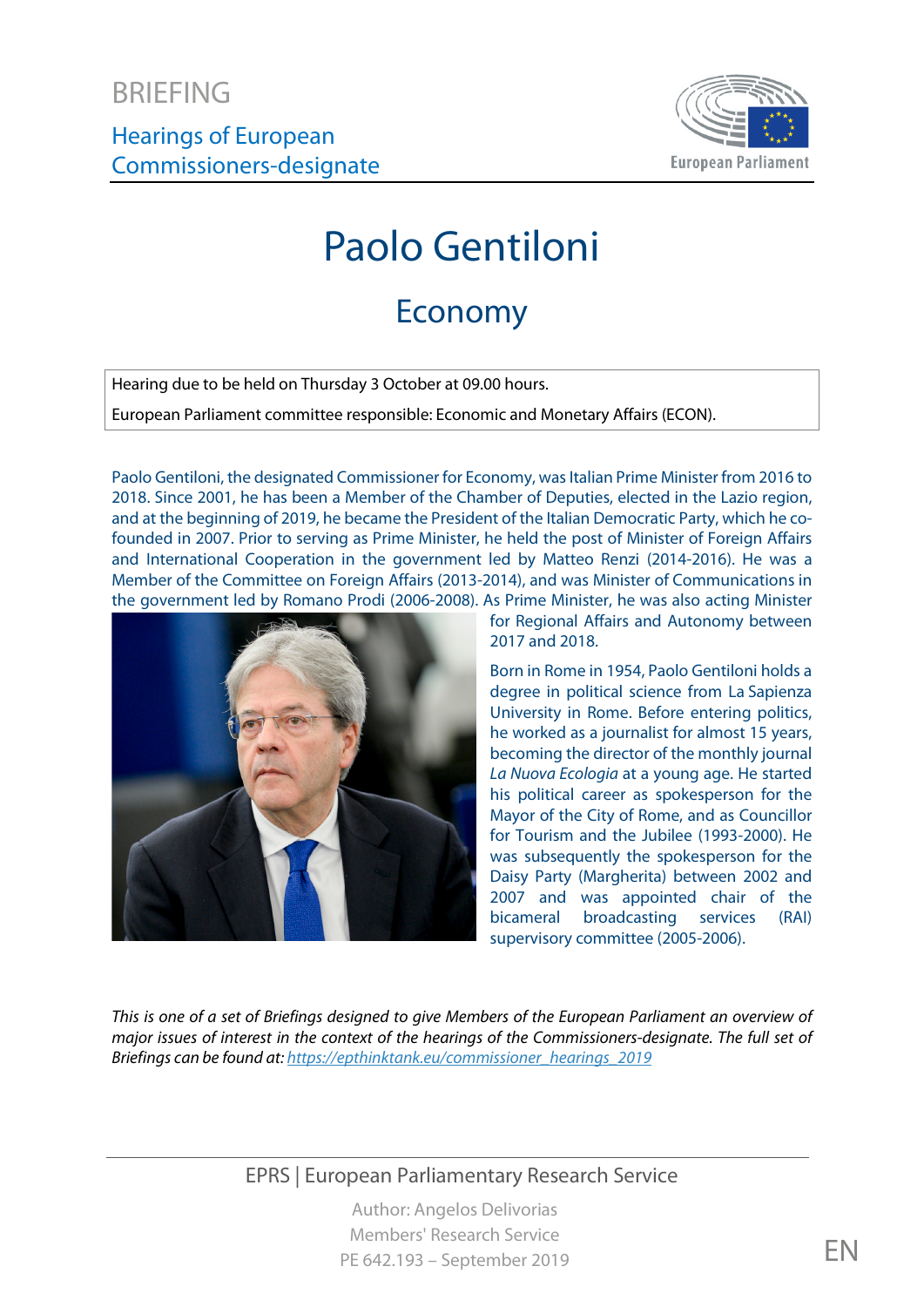## Background

In the context of [economic and monetary union,](https://ec.europa.eu/info/business-economy-euro/economic-and-fiscal-policy-coordination/economic-and-monetary-union_en) the framework for the coordination and surveillance of Member States' respective economies has 'soft' and 'hard' features, the former resting on consensus-building and peer-pressure, the latter on material sanctions. The sovereign debt crisis highlighted that the 'hard' framework, established with th[e Maastricht Treaty](https://eur-lex.europa.eu/legal-content/EN/TXT/?uri=OJ:JOC_1992_191_R_0001_01) in 1992 and enhanced with th[e stability and growth pact in 1997,](https://ec.europa.eu/info/business-economy-euro/economic-and-fiscal-policy-coordination/eu-economic-governance-monitoring-prevention-correction/stability-and-growth-pact_en) was incomplete. It was therefore reformed from 2011 to 2013 with a [series of regulations and directives](https://ec.europa.eu/info/business-economy-euro/economic-and-fiscal-policy-coordination/eu-economic-governance-monitoring-prevention-correction/stability-and-growth-pact/history-stability-and-growth-pact_en) (known as the 'six-pack' and the 'two-pack'). In addition, the - intergovernmental - [Treaty on Stability, Coordination and Governance](https://eur-lex.europa.eu/legal-content/EN/TXT/?uri=LEGISSUM%3A1403_3) reinforced the pact and required Member States to enshrine binding fiscal rules in national law.

Another ramification of the crisis was a significant increase in public and private debt levels, and a [decrease in investment](https://epthinktank.eu/2017/01/30/economic-and-budgetary-outlook-for-the-european-union-2017/) in almost all EU Member States. The resulting 'investment gap' impacted negatively the Union's economic recovery and international competitiveness. To tackle this problem, the European Union took action by means of the [European Investment Bank](https://www.eib.org/en/about/index.htm) and the July 2015 [investment plan for Europe](https://ec.europa.eu/commission/priorities/jobs-growth-and-investment/investment-plan-europe-juncker-plan/what-investment-plan-europe_en) initiative.

Taxation and customs matters were taken at a slower pace. Indeed, their frameworks were adopted gradually as from the beginning of the European Economic Community, but globalisation, the adoption of new technologies and recent tax scandals have brought new issues to the fore, which need to be addressed.

#### Recent developments

The purpose of the European Commission's **investment plan** was to mobilise and support additional private investment. This was achieved mainly through the European Fund for Strategic [Investments](https://ec.europa.eu/commission/priorities/jobs-growth-and-investment/investment-plan-europe-juncker-plan/european-fund-strategic-investments-efsi_en) (EFSI) proposed in January 2015. Originally endowed with €16 billion in guarantees from the EU budget and €5 billion from the European Investment Bank (EIB), EFSI aimsto encourage private investors to participate in new investment projects, by taking on part of the risk through a first-loss liability. The promising beginnings of the Fund encouraged the EU institutions to extend its duration until 2020 and to increase its financial capacity. For the period after 2020, the programme is to continue under an expanded scope and a new name: InvestEU.

In the field of **tax policy**, the EU and Member States had to update the tax framework to respond to the challenges related to the fight against tax fraud, new business models, technological development, and introduce disincentives to tax avoidance. Changes were proposed, concerning direct taxation (especially corporate tax coordination), indirect tax (especially value added tax, VAT) as well as transversal issues, such as transparency and external strategy for effective taxation. A number of files were adopted by the end of the previous term, while some are still under discussion.

In the field of **customs**, the most critical development of the last legislative period was the first change to the *Union Customs Code* (UCC), after over 20 years of service. Adopted in October 2013, it modernised and streamlined customs procedures throughout the EU and introduced a number of information technology (IT) systems to support harmonised implementation of customs rules and to reduce the administrative burden on legitimate trade.

### Priorities and challenges

The **European Semester** is the framework for economic and fiscal policy coordination within the EU. First applied in 2010 in the wake of the sovereign debt crisis and revamped by the Commission in 2015, it allows EU countries to discuss their economic and budget plans and monitor progress at specific times throughout the year. The challenge identified for the new Commission is to contribute to integrate the [United Nations Sustainable Development Goals](https://sustainabledevelopment.un.org/?menu=1300) into the aims of the Semester.

Another challenge identified for the future Commission is to ensure the proper application of the **Stability and Growth Pact**, while using the full [flexibility](https://ec.europa.eu/info/business-economy-euro/economic-and-fiscal-policy-coordination/eu-economic-governance-monitoring-prevention-correction/stability-and-growth-pact/applying-rules-stability-and-growth-pact_en) allowed in its rules, in order to strike an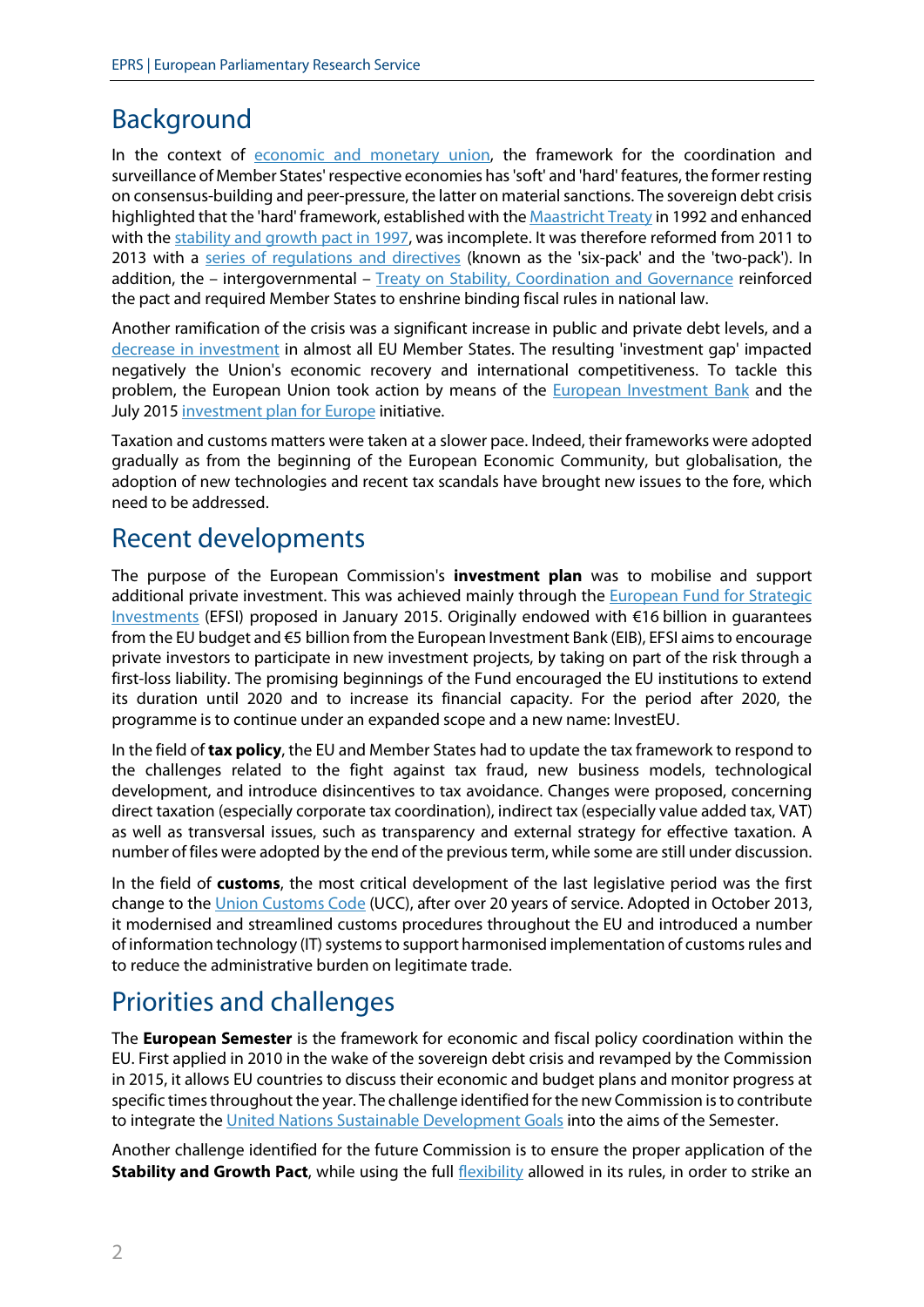appropriate balance between fiscal responsibility and a more growth-friendly fiscal stance in the [euro area.](https://ec.europa.eu/info/business-economy-euro/euro-area/what-euro-area_en) The President-elect added that this aim must go hand in hand with the general endeavour towards diminishing the current high levels of debt, both public and private, which impede growth.

Regarding the action plan for the implementation of the EU's social pillar, the President-elect has included in her political guidelines, the prospect of establishing a European **Unemployment Benefit Reinsurance Scheme**, possibly shaped as an automatic institutional mechanism that would act as a shock absorber in the event of external shocks. From a [social point of view,](https://www.eesc.europa.eu/sites/default/files/files/qe-03-19-312-en-n.pdf) such a mechanism would alleviate the burden of unemployment by providing income security and, at the same time, it would demonstrate European solidarity in a visible and tangible way to citizens.

Since its launch in November 2014, the **investment Plan for Europe** has showed considerable success in mobilising private investment across the EU. Yet, investment levels in the EU remain below pre-crisis levels. The Commission therefore identified a need to provide for an extended EU investment programme under the new multiannual financial framework (MFF), catering for multiple objectives in terms of simplification, flexibility, synergies and coherence across relevant EU policies. Building on the success of EFSI, the **[InvestEU programme](https://ec.europa.eu/commission/priorities/jobs-growth-and-investment/investment-plan-europe-juncker-plan/whats-next-investeu-programme-2021-2027_en)**, expected to run from 2021 onwards, aims to bring together diverse EU financial instruments within a single structure, making EU funding for investment projects in the EU simpler, more efficient and more flexible. Given that climate neutrality is included in the Commission's overall objectives, the Commissioner-designate is entrusted with setting up and implementing the **Sustainable Europe Investment Plan**.

**Taxation** efforts will have to ensure, through multiple initiatives, [fair and fraud-proof regimes](http://www.europarl.europa.eu/thinktank/en/document.html?reference=EPRS_BRI(2019)633153) in a global environment. Priorities include digital and environmental taxation (e.g. review of the Energy Taxation Directive and a proposal on a carbon border tax), the update of corporate taxation through the proposed common consolidated corporate tax base, and the finalisation of the reboot of the VAT framework.

Alongside taxation, increased trade volumes, new production patterns, and changing technologies, as well as the United Kingdom's expected withdrawal from the EU represent additional challenges to the proper functioning of the **customs union**. The Commission's priorities will be to work closely with the Member States on the full implementation of the Union Customs Code, including putting in place the appropriate digital systems. In addition, it will work towards adopting an integrated European approach to reinforce risk management, in cooperation with Member States, to ensure controls are effective.

### European Parliament

Treaty basis and European Parliament competence

Economic policy is the subject of Articles 120 to 126 of the Treaty on the Functioning of the European Union (TFEU). Parliament is a co-legislator in economic governance matters (ordinary legislative procedure).

Taxation is a shared competence under Articles 110 to 115 of the TFEU. Under a special legislative procedure, Council acts unanimously and the European Parliament is consulted. Article 116 TFEU provides for a mechanism to overcome distortions in conditions for competition in the internal market when they cannot be overcome by consultation of the Member States. Articles 326 to 334 TFEU provide for enhanced cooperation in those areas not covered by exclusive competences.

For customs union matters, the EU has exclusive competence under Articles 30 to 33 TFEU. Customs tariffs are adopted by the Council on the basis of Article 31 TFEU. Customs cooperation in the EU is governed by the ordinary legislative procedure (Article 33 TFEU). Common commercial policy meanwhile is an exclusive EU competence (Articles 206 and 207 TFEU); regulations are adopted using the ordinary legislative procedure.

Negotiators for Parliament and Counci[l reached a partial agreement](https://www.europarl.europa.eu/thinktank/en/document.html?reference=EPRS_BRI%282019%29635519) in March 2019 on the **InvestEU programme proposal**, excluding budgetary figures and other elements that will not be finalised until overall agreement on the new MFF is reached. Setting financial amounts for these programmes will be a priority in the context of an overall agreement on the new MFF.